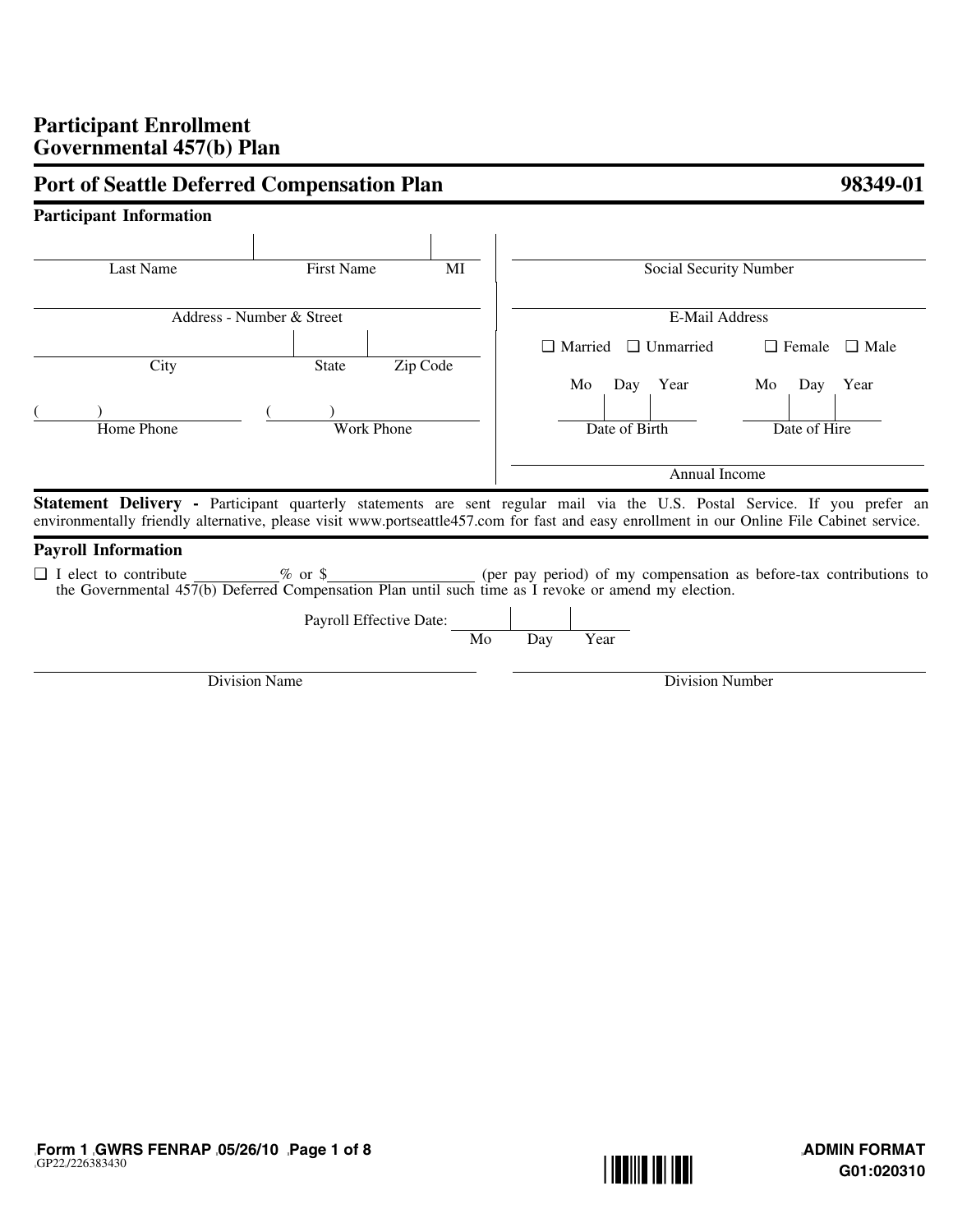| .ast | $\sim$ $-$ |    |  |
|------|------------|----|--|
|      | ``         | MП |  |

 $\mathbf{I}$ 

#### **Managed Accounts Service Information**

 $\mathbf{I}$ 

The Managed Accounts Service provided by Advised Assets Group, LLC ("AAG") will automatically direct your investment election for future contributions and will rebalance your account quarterly, if necessary. This election will be effective the day of receipt if received in good order by Service Provider prior to New York Stock Exchange market close. Any request received after New York Stock Exchange market close will be considered received the next business day. By electing the Managed Accounts Service, I agree to the fees associated with this service and understand the fee will be deducted from my account on a quarterly basis in accordance with the attached Managed Accounts Agreement. If you prefer to make your own investment decisions and not participate in this service, simply select the Select My Own Investment Options box and enter your investment instructions in the Investment Option Information section.

#### **Managed Accounts Service:**

❑ By checking this box, I elect to have my account professionally managed by Advised Assets Group, LLC ("AAG") until such time as I revoke or amend my election.

#### **-OR-**

#### **Select My Own Investment Options:**

- ❑ I elect to direct my own investments. By declining the Managed Accounts Service, I agree to, understand and acknowledge the following:
	- 1. I had the opportunity to have an investment expert, Advised Assets Group, LLC ("AAG"), make investment decisions on my behalf and I chose not to accept this option.
	- 2. I am required to direct all the investments of my accounts (current balance, future contributions and rollover monies) in this Plan by completing the investment election in the Investment Option Information section.
	- 3. I take full responsibility for my own investment elections.
	- 4. I have received and reviewed the information in my enrollment kit about my investment choices and have had an opportunity to freely choose how my accounts are invested. I further understand and agree that my employer and other Plan fiduciaries will not be liable for the results of my personal investment decisions.

Make your investment election for future deposits in the Investment Option Information section.

## **Do not complete this section if you are electing to enroll in the Managed Accounts Service.**

**Investment Option Information (applies to all contributions) -** Please refer to your communication materials for information regarding each investment option.

I understand that funds may impose redemption fees on certain transfers, redemptions or exchanges if assets are held less than the period stated in the fund's prospectus or other disclosure documents. I will refer to the fund's prospectus and/or disclosure documents for more information.

|                               | <b>INVESTMENT</b>   |                 |                                        | <b>INVESTMENT</b>   |                 |
|-------------------------------|---------------------|-----------------|----------------------------------------|---------------------|-----------------|
| <b>INVESTMENT OPTION NAME</b> | <b>OPTION CODE</b>  |                 | <b>INVESTMENT OPTION NAME</b>          | <b>OPTION CODE</b>  |                 |
|                               | (Internal Use Only) |                 |                                        | (Internal Use Only) |                 |
|                               |                     | %               |                                        |                     | $\%$            |
|                               |                     | $\%$            |                                        |                     | $\%$            |
|                               |                     | %               |                                        |                     | $\%$            |
|                               |                     | %               |                                        |                     | $\%$            |
|                               |                     | $\%$            |                                        |                     | $\%$            |
|                               |                     | $\%$            |                                        |                     | $\%$            |
|                               |                     | $\%$            |                                        |                     | $\frac{\%}{\%}$ |
|                               |                     | $\frac{\%}{\%}$ |                                        |                     | $\frac{q}{q}$   |
|                               |                     | $\%$            |                                        |                     | $\%$            |
|                               |                     | $\%$            |                                        |                     | $\%$            |
|                               |                     | $\%$            |                                        |                     | $\%$            |
|                               |                     |                 | <b>MUST INDICATE WHOLE PERCENTAGES</b> |                     | $= 100\%$       |
|                               |                     | $\%$            |                                        |                     |                 |
|                               |                     |                 |                                        |                     |                 |

## **Participation Agreement**

**Withdrawal Restrictions -** I understand that the Internal Revenue Code (the "Code") and/or my employer's Plan Document may impose restrictions on transfers and/or distributions. I understand that I must contact the Plan Administrator/Trustee to determine when and/or under what circumstances I am eligible to receive distributions or make transfers.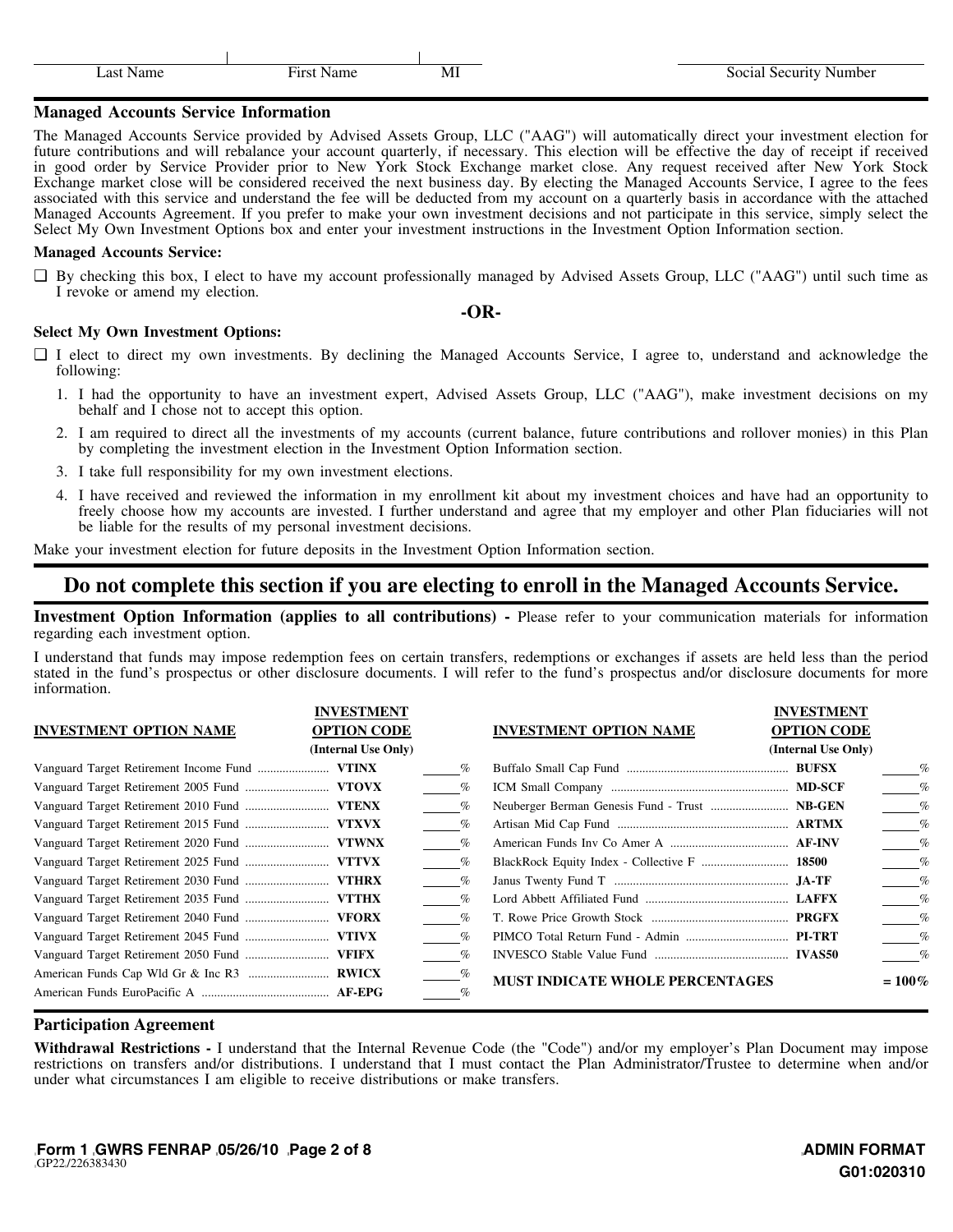| Last Name | First<br>NТ<br>Name |  |
|-----------|---------------------|--|

 $\mathbf{I}$ 

**Investment Options -** If I elect to direct my own investments, I understand that by signing and submitting this Participant Enrollment form for processing, I am requesting to have investment options established under the Plan as specified in the Investment Option Information section. I understand and agree that this account is subject to the terms of the Plan Document. I understand and acknowledge that all payments and account values, when based on the experience of the investment options, may not be guaranteed and may fluctuate, and, upon redemption, shares may be worth more or less than their original cost. I acknowledge that investment option information, including prospectuses, disclosure documents and Fund Profile sheets, have been made available to me and I understand the risks of investing.

 $\mathbf{I}$ 

I understand if I elect to have my account managed by Advised Assets Group, LLC ("AAG"), that my entire account, including any transfers or rollovers, will be professionally managed and I have not completed the Investment Option Information section. In the event investment option information is completed, my election to have my account professionally managed will override my investment option elections. Dollar cost averaging and asset allocation are not available if my account is professionally managed. I understand that the applicable fees will be deducted from my account. In order to enroll in the Managed Accounts Service, I understand that I must provide my Social Security number, date of birth, gender, marital status and annual income. If any of this information is not provided, I understand that I will not be enrolled in the Managed Accounts Service.

**Compliance With Plan Document and/or the Code -** I agree that my employer or Plan Administrator/Trustee may take any action that may be necessary to ensure that my participation in the Plan is in compliance with any applicable requirement of the Plan Document and/or the Code. I understand that the maximum annual limit on contributions is determined under the Plan Document and/or the Code. I understand that it is my responsibility to monitor my total annual contributions to ensure that I do not exceed the amount permitted. If I exceed the contribution limit, I assume sole liability for any tax, penalty, or costs that may be incurred.

**Incomplete Forms -** I understand that in the event my Participant Enrollment form is incomplete or is not received by Service Provider at the address below prior to the receipt of any deposits, I specifically consent to Service Provider retaining all monies received and allocating them to the default investment option selected by the Plan. If no default investment option is selected, funds will be returned to the payor as required by law. Once an account has been established on my behalf, I understand that I must call KeyTalk $\mathcal{R}$  or access the Web site in order to transfer monies from the default investment option. Also, I understand all contributions received after an account is established on my behalf will be applied to the investment options I have most recently selected.

**Account Corrections -** I understand that it is my obligation to review all confirmations and quarterly statements for discrepancies or errors. Corrections will be made only for errors which I communicate within 90 calendar days of the last calendar quarter. After this 90 days, account information shall be deemed accurate and acceptable to me. If I notify Service Provider of an error after this 90 days, the correction will only be processed from the date of notification forward and not on a retroactive basis.

**Managed Accounts Service Fee -** If you elect the Managed Accounts Service, a quarterly fee will be assessed. If you wish to opt-out in the future please call an Advised Assets Group, LLC ("AAG") Representative at your Plan's KeyTalk  $\Phi$  number.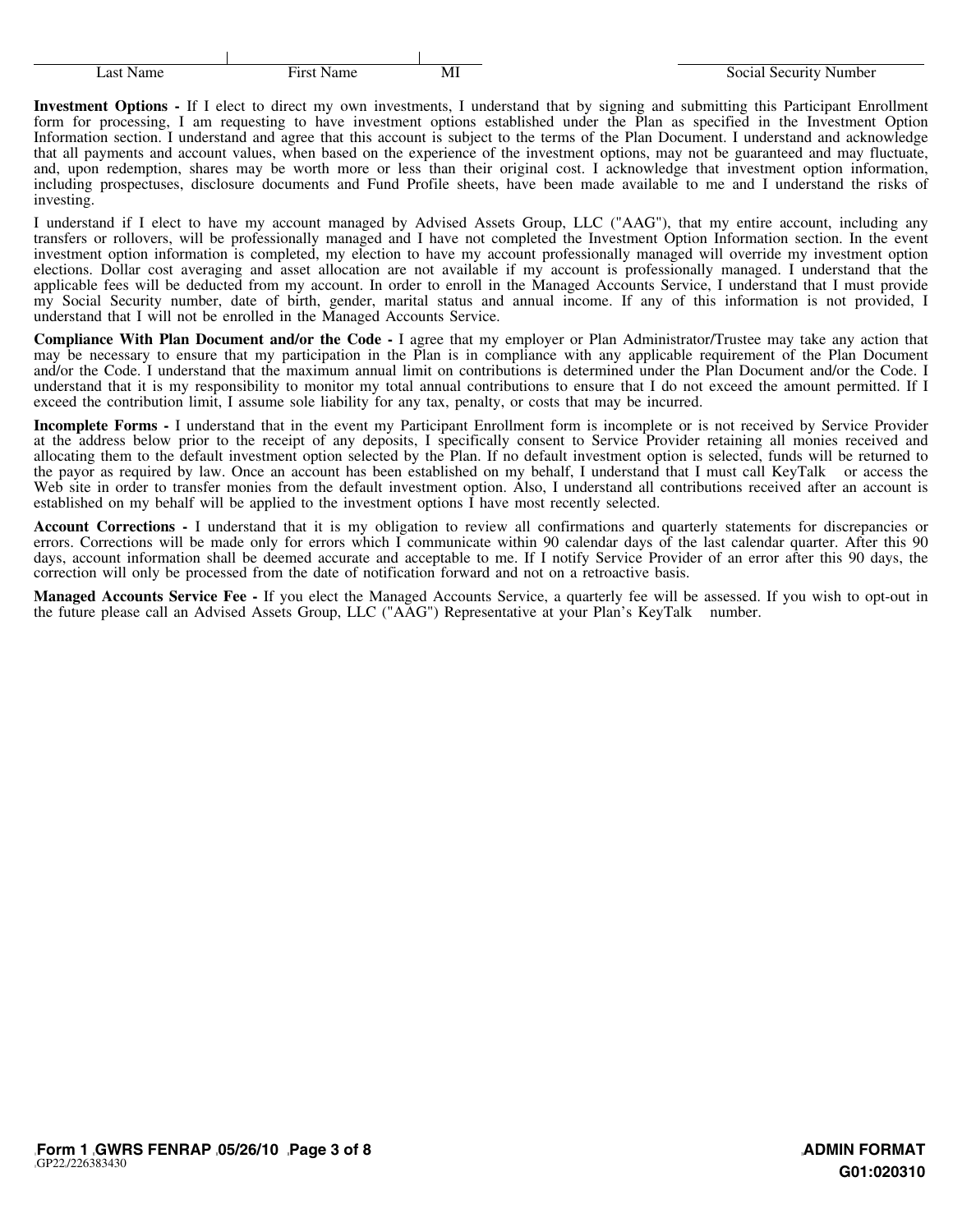| -M. |
|-----|

 $\mathbf{I}$ 

Your Consent and Signature - I have completed, understand and agree to all pages of this Participant Enrollment form including the terms of the Managed Accounts Agreement. I understand that Service Provider is required to comply with the regulations and requirements of the Office of Foreign Assets Control, Department of the Treasury ("OFAC"). As a result, Service Provider cannot conduct business with persons in a blocked country or any person designated by OFAC as a specially designated national or blocked person. For more information, please access the OFAC Web site at: http://www.ustreas.gov/offices/eotffc/ofac. Deferral agreements must be entered into prior to the first day of the month that the deferral will be made.

#### **Participant Signature Date**

 $\mathbf{I}$ 

**Participant** forward to Service Provider at: Great-West Retirement Services PO Box 173764 Denver, CO 80217-3764 **Express Address:** 8515 E. Orchard Road, Greenwood Village, CO 80111 **Phone #:** 1-800-701-8255 **Fax #:** 1-866-745-5766

This Participant Enrollment form is considered unsolicited unless accompanied by a signed Participant Suitability Profile form completed in the presence of a GWFS Equities, Inc. Registered Representative during a one-on-one meeting. Where the participant has elected the Managed Accounts Service, the Representative's one-on-one meeting with the participant is not deemed to be a recommendation to elect, or affirmation of the participant's decision to elect, this service. A Participant Suitability Profile form is not required when the participant elects the Managed Accounts Service, and/or if it is an unsolicited enrollment.

❑ Solicited: Representative met with individual participant to solicit Plan enrollment and has verified suitability of the participant's investment allocation per the Participant Suitability Profile form.

(Representative and Principal must sign and check box for solicited business only, and must be accompanied by a completed and signed Participant Suitability Profile form.)

**Registered Representative Signature Date**

## **Registered Principal Signature Date**

Great-West Retirement Services® refers to products and services provided by Great-West Life & Annuity Insurance Company, FASCore, LLC (FASCore Administrators, LLC in California), First Great-West Life & Annuity Insurance Company, White Plains, New York, and their subsidiaries and affiliates. Great-West Life & Annuity Insurance Company is not licensed to conduct business in New York. Insurance products and related services are sold in New York by its subsidiary, First Great-West Life & Annuity Insurance Company. Other products and services may be sold in New York by FASCore, LLC.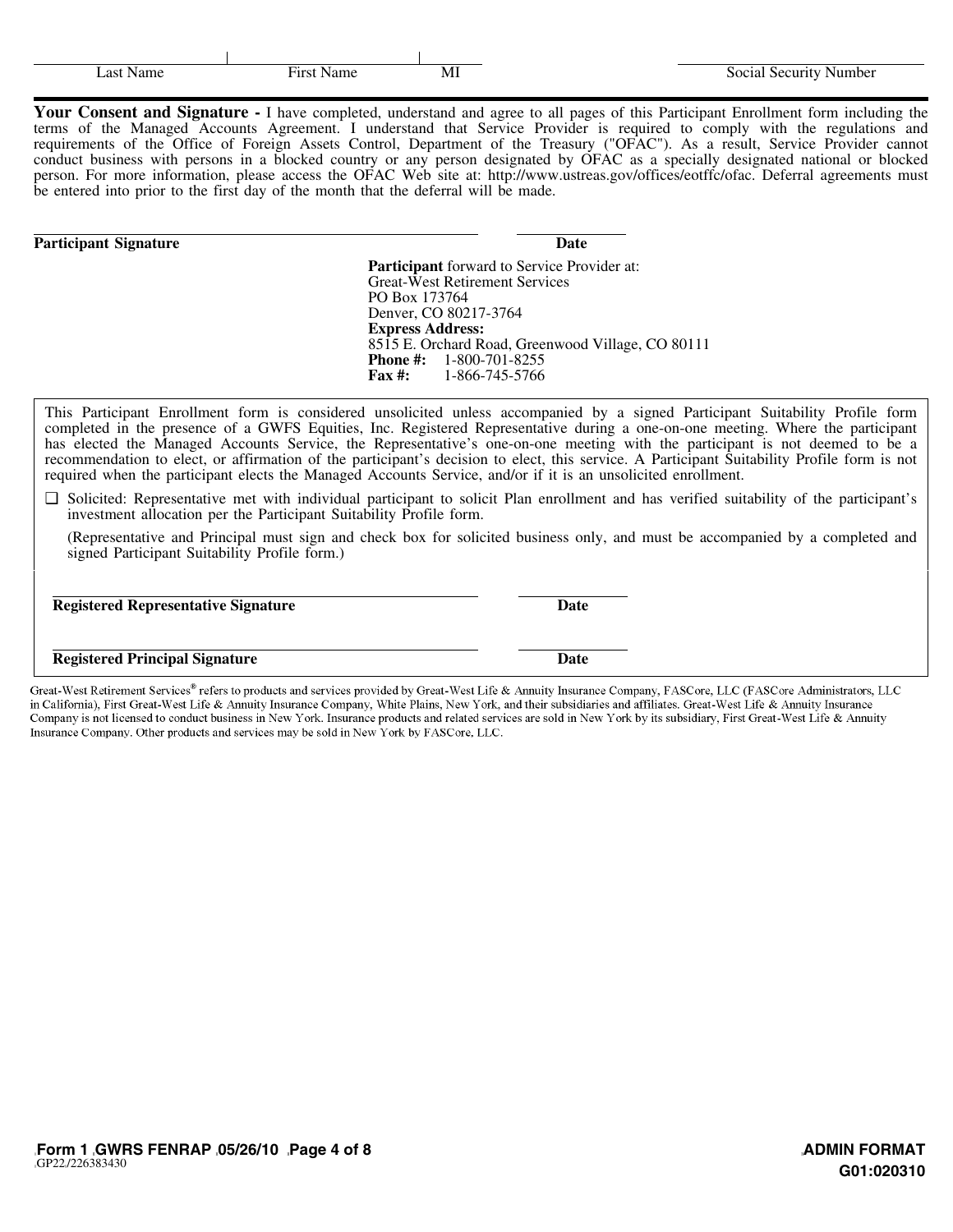#### **ADVISED ASSETS GROUP, LLC MANAGED ACCOUNTS AGREEMENT**

Please read the following terms and conditions carefully before using or enrolling in the service described below. Your use of the service will signify your consent to be bound by the terms and conditions set forth in this Agreement. If you elect to participate in Managed Accounts by selecting the Managed Accounts Service option on your Participant Enrollment form, your signature on your Participant Enrollment form indicates your acceptance of the terms and conditions of the Managed Accounts Service set forth herein.

#### **DISCLAIMERS**

Advised Assets Group, LLC ("AAG") uses reasonable care, consistent with industry practice, in providing services to you. We do not guarantee the future performance of your account or that the investments we recommend will be profitable. Investment return and principal value will fluctuate with market conditions, and you may lose money. The investments we may recommend, or purchase for your account, if applicable, are subject to various risks, including without limitation, business, market, currency, economic, and political risks. AAG does not provide advice for, recommend allocations of, or manage individual stocks (including employer stock), self-directed brokerage accounts, guaranteed certificate funds, or employer-directed monies, even if they are available for investment in your Plan. We do not select the investment options available for investment in your Plan. By recommending allocations among the available investment options, we are not endorsing the selection of particular investment options available in your Plan.

AAG will not be liable to you for any loss caused by (1) our prudent, good faith decisions or actions, (2) following your instructions, or (3) any person other than AAG or its affiliates who provides services for your account. AAG will not be liable to you for any losses resulting from your disclosure of your personal information or your PIN number to third parties even if the purpose of your disclosure is to enable such person to enroll you in, or cancel your enrollment in, the Managed Accounts Service. AAG is not responsible for voting proxies for the securities in your account. We do not guarantee that the services or any content will be delivered to you uninterrupted, timely, secure, or error-free.

TO THE MAXIMUM EXTENT PERMITTED BY LAW, AAG DISCLAIMS ALL REPRESENTATIONS AND WARRANTIES, EXPRESSED OR IMPLIED, WITH RESPECT TO THE SERVICES AND THE SERVICE CONTENT, AND ALL INFORMATION DERIVED FROM THEM, INCLUDING, BUT NOT LIMITED TO, IMPLIED WARRANTIES OF MERCHANTABILITY AND FITNESS FOR A PARTICULAR PURPOSE, QUALITY, ACCURACY, TITLE, NON-INFRINGEMENT, AND IMPLIED WARRANTIES ARISING FROM COURSE OF PERFORMANCE OR COURSE OF DEALING. IN ADDITION, ALTHOUGH AAG INTENDS TO TAKE REASONABLE STEPS TO PREVENT THE INTRODUCTION OF VIRUSES OR OTHER DESTRUCTIVE MATERIALS TO THE SERVICE, AAG DOES NOT WARRANT THAT THE SERVICE OR CONTENT CONTAINED IN THEM WILL BE UNINTERRUPTED OR ERROR FREE, OR THAT ANY INFORMATION OR OTHER MATERIAL ACCESSIBLE THROUGH THE SERVICE IS FREE OF ERRORS, VIRUSES, WORMS, OR OTHER HARMFUL CONTENT.

#### **LIMITATION OF LIABILITY**

YOU UNDERSTAND THAT IN NO EVENT WILL AAG OR ITS OFFICERS, DIRECTORS, SHAREHOLDERS, PARENTS, SUBSIDIARIES, AFFILIATES, EMPLOYEES, CONSULTANTS, AGENTS, LICENSORS OR ANY DATA PROVIDER BE LIABLE FOR ANY CONSEQUENTIAL, PUNITIVE, INCIDENTAL, SPECIAL OR INDIRECT DAMAGES, LOSS OF BUSINESS REVENUE OR LOST PROFITS, WHETHER IN AN ACTION UNDER CONTRACT, NEGLIGENCE OR ANY OTHER THEORY EVEN IF WE ARE ADVISED OF THE POSSIBILITY OF SUCH.

#### **INDEMNIFICATION**

You agree to indemnify, defend and hold harmless AAG and its officers, directors, shareholders, parents, subsidiaries, affiliates, employees, consultants, agents and licensors from and against any and all third party claims, liability, damages and/or costs (including but not limited to reasonable attorneys' fees) arising from your failure to comply with this Agreement, the information you provide us, your infringement of any intellectual property or other right of a third party, or from your violation of applicable law.

#### **DESCRIPTION OF SERVICES AND FEES**

Your employer or Plan Administrator/Trustee has agreed to make the below service offered by Advised Assets Group, LLC ("AAG") available to you.

**Managed Accounts:** Managed Accounts is a tool for participants who wish to have a qualified financial expert select among the available investment options and manage their retirement plan accounts for them. You will receive a personalized investment portfolio that reflects your Plan investment options and your retirement timeframe, life stages and overall financial picture, including assets held outside the Plan (if you elect to provide this information), which may be taken into consideration when determining the allocation of assets in your Plan account (AAG will not provide advice for, recommend allocations of, or manage your outside or non-Plan assets). Under the Managed Accounts Service, AAG has discretionary authority over allocating your assets among the Plan's core investment options, without your prior approval of each transaction. AAG is not responsible for either the selection or maintenance of the investment options available within your Plan. AAG does not provide advice for, or recommend allocations of individual stocks, self-directed brokerage accounts, or any funds with a liquidity restriction. Your balances in individual stock (including employer stock), or employer-directed monies may be liquidated, subject to your Plan's and/or investment provider's restrictions. You may be required to liquidate your self-directed brokerage account fund prior to, or as a condition of, enrolling in Managed Accounts, subject to Plan and/or investment provider restrictions.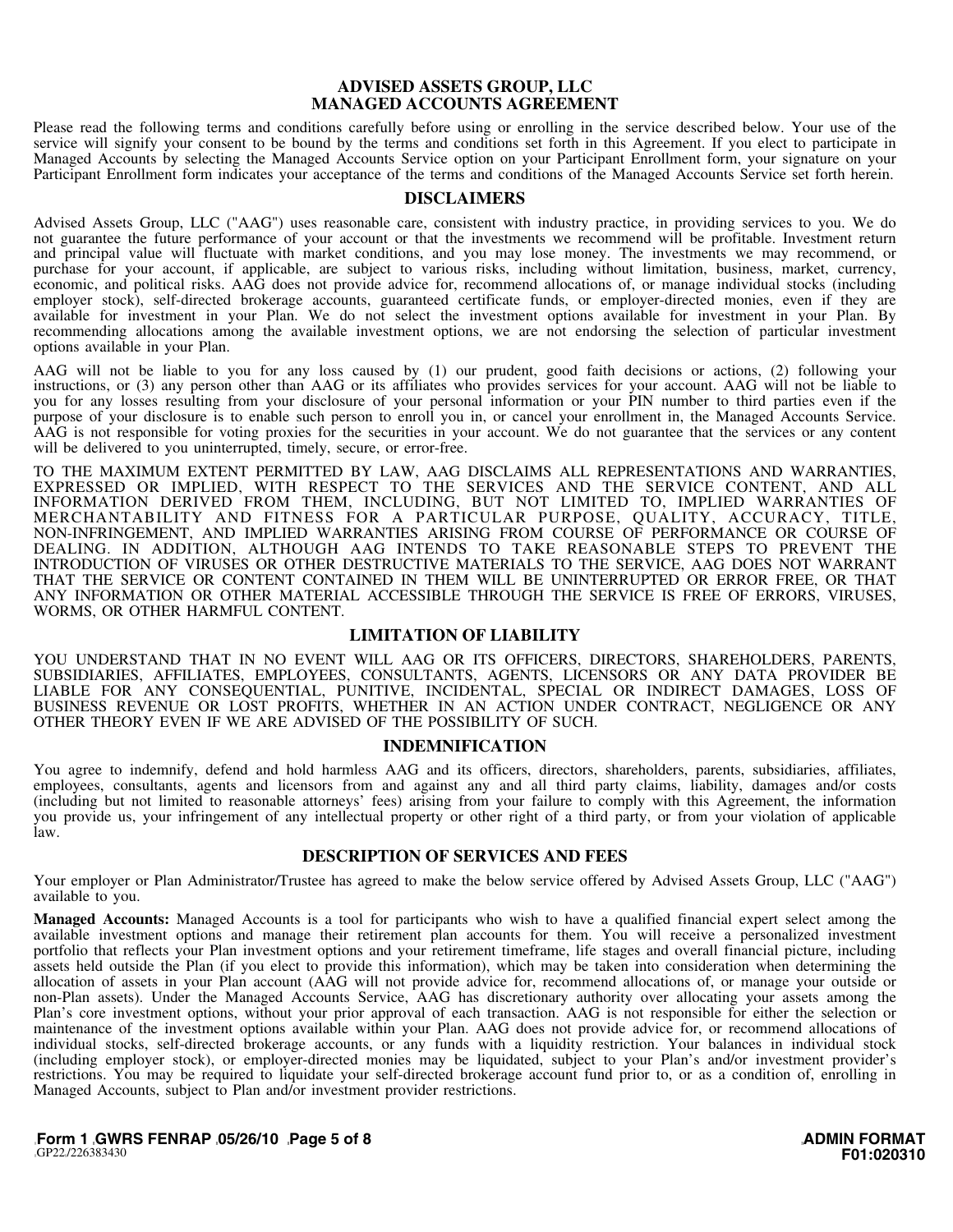Managed Accounts assets in the Plan's core investment options will be automatically monitored, and may be rebalanced and reallocated every quarter by AAG, based on data resulting from the methodologies and software employed by the independent financial expert ("Independent Financial Expert"), to respond to market performance and to ensure optimal account performance over time. You will receive an account update and forecast statement annually and can update your personal information at any time by calling AAG at your Plan's existing toll-free customer service number or by visiting your Plan's website.

The tiered pricing described in the table below applies to Managed Accounts. It demonstrates annual fees for the Managed Accounts Service, which are collected quarterly at the end of each quarter. You will be charged a quarterly fee based on your account balance that AAG manages on the day the fee is debited. The fee for that quarter will generally be debited from your account within the last five (5) to seven (7) business days of each quarter; however, if you cancel your participation in Managed Accounts, the fee for that quarter will be based on your account balance on the date of cancellation and will be debited from your account within five (5) to seven (7) business days prior to the end of each quarter. If your Plan terminates its agreement with AAG, the fee for that quarter, based on your account balance on the date of termination, will be debited on the termination date. The fee you are charged depends on the Plan you participate in, and in certain instances, the annual fee for the Managed Accounts Service may actually be lower than the annual fee depicted below. For the exact annual fee applicable to your Plan, please refer to the communication materials provided by AAG or call your client service representative.

| <b>Participant Account Balance</b> | <b>Annual Managed Account Fee</b> |
|------------------------------------|-----------------------------------|
| $<$ \$100,000.01                   | $0.60\%$                          |
| <b>Next \$150,000</b>              | $0.50\%$                          |
| <b>Next \$150,000</b>              | $0.40\%$                          |
| $>$ \$400,000                      | $0.30\%$                          |

For example, if your account balance subject to Managed Accounts is \$50,000, the maximum annual fee is 0.60% of the account balance. If your account balance subject to Managed Accounts is \$500,000, the first \$100,000 will be subject to a maximum annual fee of 0.60%, the next \$150,000 will be subject to a maximum annual fee of 0.50%, the next \$150,000 will be subject to a maximum annual fee of 0.40%, and any amounts over \$400,000 will be subject to a maximum annual fee of 0.30%.

Your acceptance of the terms and conditions of this Agreement constitutes your authorization for AAG to deduct the annual fee on a quarterly basis. The fees are subject to change. AAG reserves the right to offer certain plans discounted fees or other promotional pricing.

Certain investment options in your Plan may charge a redemption fee. Redemption fees vary in amount and application from investment option to investment option. It is possible that transactions initiated by AAG under Managed Accounts may result in the imposition of a redemption fee on one or more investment options available in your Plan. Any redemption fees will be deducted from your account balance.

If you participate in Managed Accounts, you must allocate all of your participant-directed account balance to the Managed Accounts Service. You may not invest in other core investment options while also participating in Managed Accounts. Once enrolled in Managed Accounts, you will no longer be able to make investment allocation changes to your account on line, via paper, or through your Plan's existing toll-free customer service number. This includes functionality for fund-to-fund transfers, change fund allocations, or utilization of dollar cost averaging and/or rebalancer. Once enrolled, you retain full inquiry access to your account and, if eligible, you may still request and be approved for loans and take a distribution. The aforementioned functionality will be restored to your account the next business day markets are open after you cancel participation in Managed Accounts.

You may cancel participation in Managed Accounts at any time by completing the cancellation form available on line or by calling AAG at your Plan's existing toll–free customer service number.

## **GENERAL PROVISIONS**

AAG acknowledges that it is a fiduciary under the Employee Retirement Income Security Act of 1974, as amended ("ERISA") with respect to investment management (Managed Accounts), as applicable. You may not assign this Agreement. We may not assign this Agreement (within the meaning of the Investment Advisors Act of 1940 ("Advisors Act")) without your consent. This Agreement is entered into in Denver, Colorado and governed by and construed in accordance with the laws of the State of Colorado, without regard to its conflict of law provisions. You agree that proper forum for any claims under this Agreement shall be in the courts of the State of Colorado for Arapahoe County or the United States District Court, District of Colorado. The prevailing party shall be entitled to recovery of expenses, including reasonable attorneys' fees. This agreement constitutes the entire Agreement between you and AAG with respect to the subject matter herein. If for any reason a provision or portion of this Agreement is found to be unenforceable, that provision of the Agreement will be enforced to the maximum extent permissible so as to affect the intent of the parties, and the remainder of this Agreement will continue in full force and effect. No failure or delay on the part of AAG in exercising any right or remedy with respect to a breach of this Agreement by you shall operate as a waiver thereof or of any prior or subsequent breach of this Agreement by you, nor shall the exercise of any such right or remedy preclude any other or future exercise thereof or exercise of any other right or remedy in connection with this Agreement. Any waiver must be in writing and signed by AAG. All terms and provisions of this Agreement, including without limitation, "Disclaimers," "Limitation of Liability," "Indemnification," "Intellectual Property," and "Privacy Policy," which should by their nature survive the termination of this Agreement, shall so survive. This Agreement will automatically terminate upon termination of your Plan's agreement with AAG, or upon termination of your Plan's service agreement with Service Provider. Nothing in this Agreement shall be construed to waive

][**Form 1 ][GWRS FENRAP ][05/26/10 ][Page 6 of 8** ][GP22][/226383430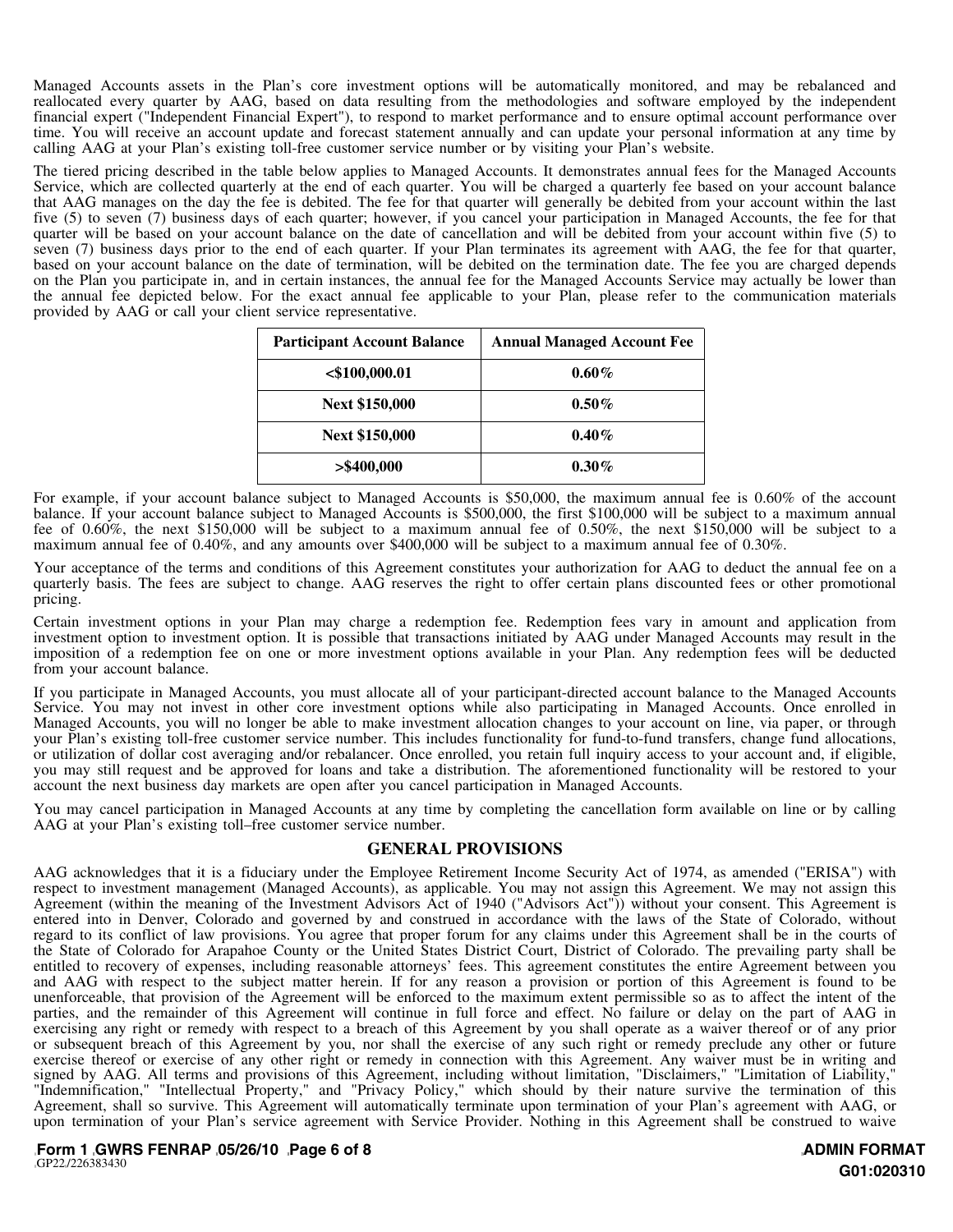compliance with the Advisors Act, ERISA, as applicable, or any applicable rule or order of the Department of Labor under ERISA. AAG shall not be liable for any delay or failure to perform its obligations hereunder if such delay or failure is caused by an unforeseeable event beyond its reasonable control, including without limitation, act of God; fire; flood; earthquake; labor strike; sabotage; fiber cut; embargoes; power failure; lightning; suppliers' failures; act or omissions of telecommunications common carriers; material shortages or unavailability or other delay in delivery; government codes, ordinances, laws, rules, regulations or restrictions; war or civil disorder, or acts of terrorism. AAG reserves the right to modify this Agreement at any time. You will receive advance written notice of any such modifications. Your continued participation in Managed Accounts shall be deemed to be your acceptance of the modified terms of this Agreement. This Agreement shall inure to the benefit of AAG's successor and assigns.

#### **INTELLECTUAL PROPERTY**

All content provided as part of Managed Accounts, including without limitation names, logos, methodologies, and news or information provided by third parties, is protected by copyrights, trademarks, service marks, patents, or other intellectual property and proprietary rights and laws ("Intellectual Property") and may constitute trade secrets, as defined by applicable law. All such Intellectual Property is the property of their respective owners and no rights or licenses are granted to you as a result of your participation in Managed Accounts.

#### **PRIVACY POLICY**

AAG protects your privacy. We have strict policies in place to keep your personal information private. A summary of AAG policies and procedures to protect the privacy and security of your personal information is set forth below.

**Types of Information We Collect.** AAG collects personal information about you from your Plan Administrator/Trustee or employer, from applications or other forms that you complete, and from your Plan or Service Provider. Such information includes without limitation, your name, address, age, salary, number of dependents, plan account balances and contributions. You may provide us with additional personal information about your investments and preferences at any time. We also keep records of all transactions in your account and any communications about your account.

**Security of Your Information.** We have strict procedures to protect your privacy. They include physical, administrative, and technical safeguards.

Access to Information. The only employees who have access to your personal information are those who need it to service your account, or to provide you with products or services.

**Our Information-Sharing Practices.** AAG will not disclose, sell, share, or reveal your personal information except in the following circumstances:

- We have your authorization to share your personal information with third parties;
- We need to share your personal information with our affiliates who provide a product or service you have requested or to maintain, service or administer your account (for example, our affiliated broker-dealer that executes transactions in your account; such affiliates do not have the right to use your personal information other than in the performance of services necessary to assist us);
- We need to share your personal information with your employer, Plan Administrator/Trustee and/or Plan provider in order to provide the services described in our contract with your employer, Plan Administrator/Trustee and/or Plan provider; or
- We are required by law to disclose your personal information (for example, in response to a subpoena, governmental or regulatory request, or to protect against fraud or other illegal activity).

**Analysis.** We may perform analyses based on data about our customers. Such data will not contain personally identifiable information.

**Our Treatment of Information About Former Customers.** Protecting your privacy goes beyond our relationship with you as a participant in Managed Accounts. If this relationship ends, we will not share your personal information with third parties, except as law permits.

**Customer Right to Change Information.** To correct, amend or supplement your personal information, you may contact us at your Plan's existing toll-free customer service number.

## **ABOUT ADVISED ASSETS GROUP, LLC**

AAG, a wholly owned subsidiary of Great-West Life & Annuity Insurance Company ("Great-West"), is a registered investment advisor with the Securities and Exchange Commission. AAG provides guidance, advisory and management solutions to defined contribution and deferred compensation plans and participants.

Since its inception, AAG has focused on establishing, refining and continually improving the process of investment planning for plan sponsors and participants. By blending best practices investment approaches with personalized plan data and leading industry knowledge and expertise, AAG aspires to create effectively-built, diversified retirement solutions that maximize outcomes for plan participants while minimizing fiduciary risk to plan sponsors.

Trades are executed through GWFS Equities, Inc., a registered broker-dealer and wholly owned subsidiary of Great-West and affiliate of AAG.